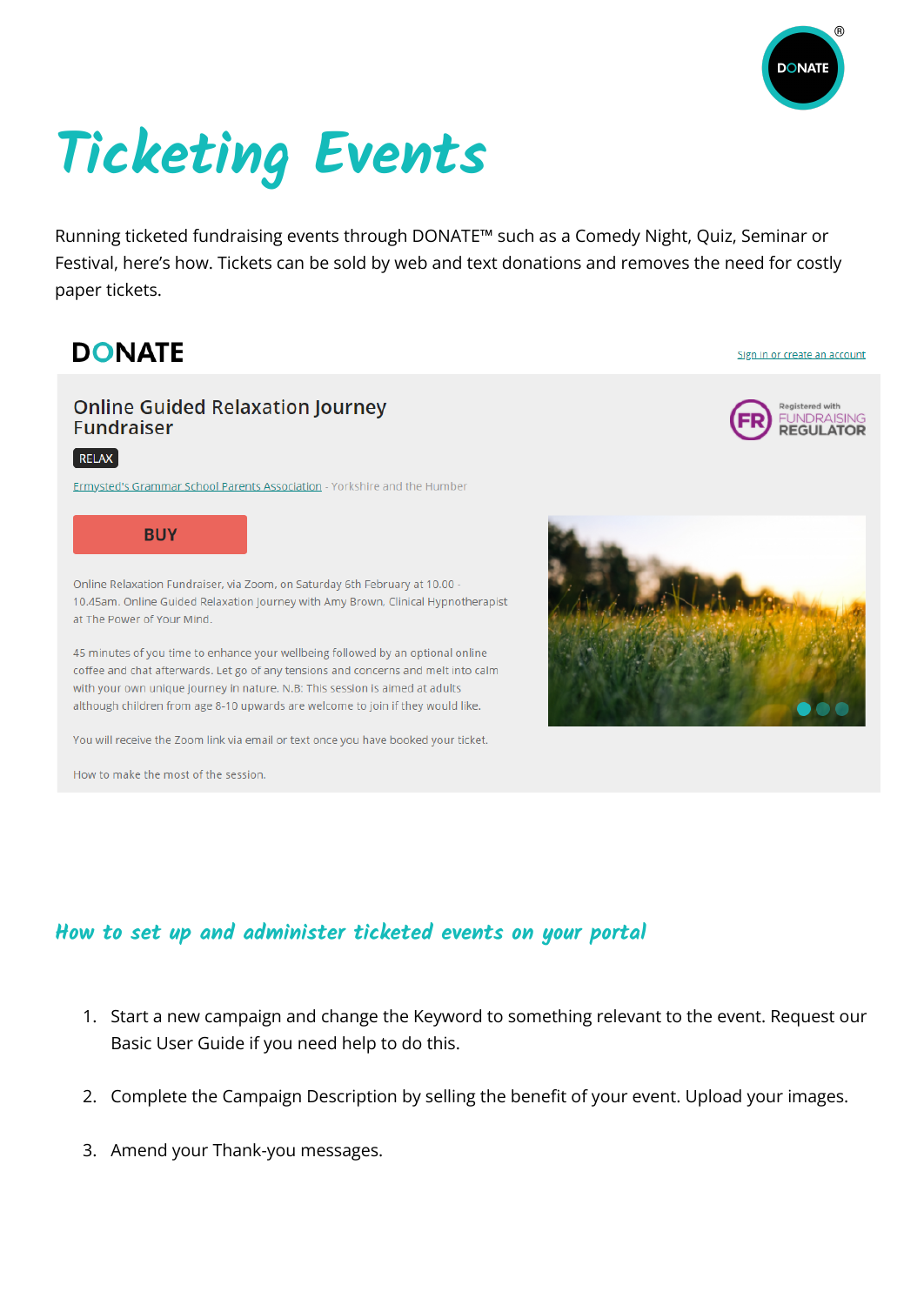**1 st Text reply:** Thank you for booking your place on the Event, Date, Time. [insert hyperlink to your event] *Remember to remove the Gift Aid hyperlink and replace it with the event hyperlink.* Web: Thank you for booking your place on the Event, Date, Time. <insert a hyperlink to your event> *You will need to use the formatting controls shown below to insert the hyperlink.*

#### Email thank-you message

Your message must not infer the donation is 'to XXX' where XXX is the name of your organisation or your campaign. For further guidance on this and other points please refer to the Advertising Guidelines



4. Change the radio-button values to reflect your web ticket prices. Please email

| <b>DONATE</b>                                            | <b>Sign</b> |
|----------------------------------------------------------|-------------|
| <b>Online Guided Relaxation Journey Fundraiser RELAX</b> |             |
| Please select an amount                                  |             |
| £10<br>£20<br>£30<br>£40<br>£50                          |             |

[hello@nationalfundingscheme.org](mailto:hello@nationalfundingscheme.org) with your request.

- 5. So we can make the required system change, you **must** notify us that this is a ticketed event before making the campaign live.
- 6. Turn off the "Display Donation Stats" found under the Campaign Activation Tab in the portal.
- 7. Promote the sale of your tickets by directing participants to **easydonate.org/<KEYWORD>** for Web tickets and **Text <KEYWORD> to XXXX** for Text tickets. Request our campaign toolkit for more help with promotion and marketing.
- 8. Ticket holders details can be found on the excel download under the "Reports & Data" Tab, should you need to notify them of any changes or send event reminders.